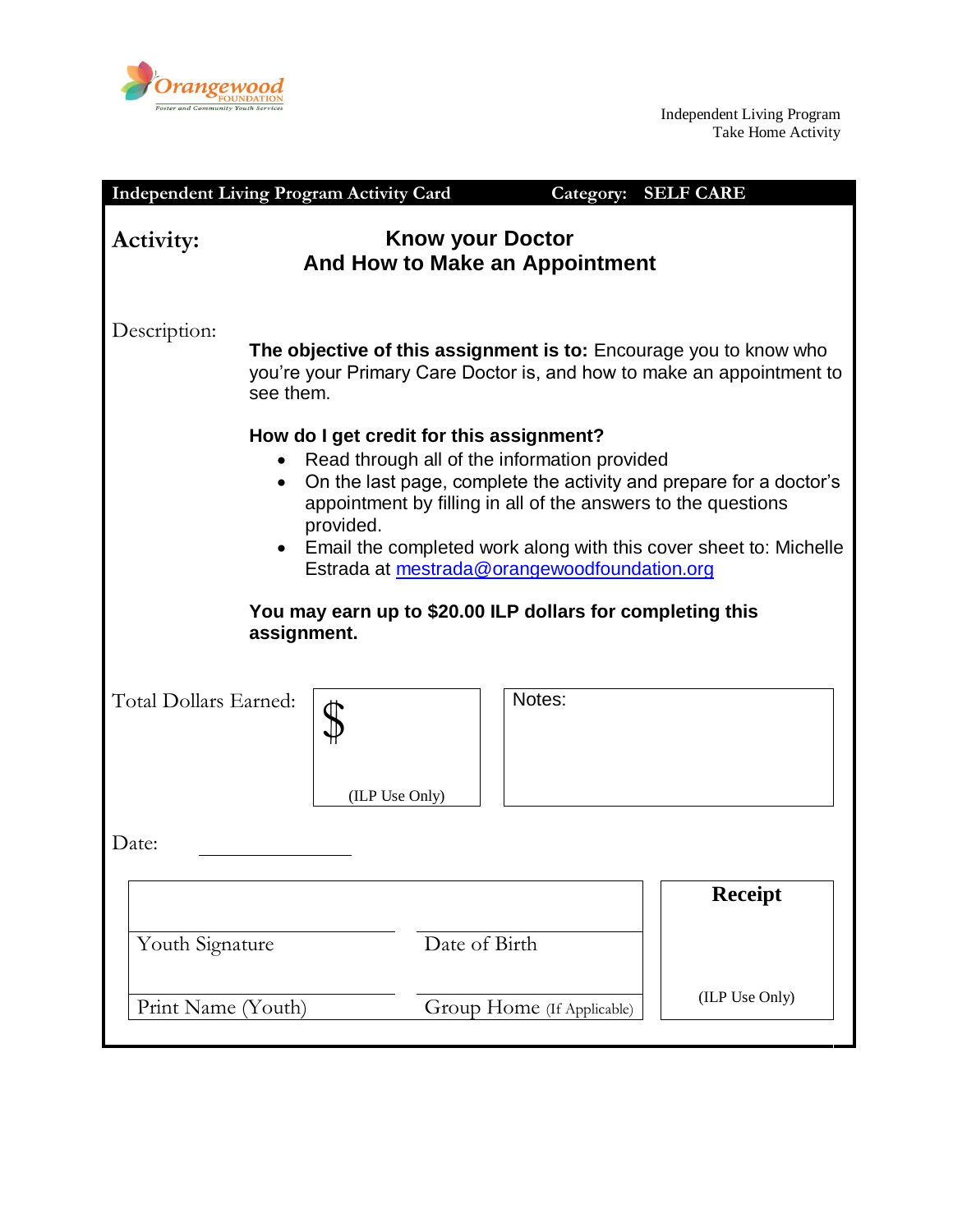# **Know Your Doctor**

#### **Why is Medical Insurance Important?**

Most of us never think about insurance until we are having a major issue, which is a bad time to try to figure out who your Doctor is! Your health is extremely important, and also can be pretty fragile, so it's no surprise that going to the doctor to heal you when you are hurt, or sick can get really expensive. Without medical insurance, a single trip to the hospital can leave you tens of thousands of dollars in debt. Since we never know when an accident or serious illness can happen, it is important to not only keep your medical insurance active, but to know what insurance and doctor you have. Current/Former Foster Youth are eligible for Free Medical insurance through MediCal until their 26<sup>th</sup> Birthday

### **I have Insurance and my medical card… How do I know what Doctor I have?**

I wish there was an easy answer to this, but every insurance is going to be a little bit different. If you have your Medical Insurance Card, your Member ID (Green Arrow), PCP - Primary Care Doctor (Gray Arrow) and Medical Group or Health Network (Black Arrow) will be listed on it. Your Medical card will usually have info on your copayments (what you need to pay for your visits to your PCP, ER, etc) as well.

## **Some examples of medical cards are below**.



## **You may also have a California Benefits Identification Card**

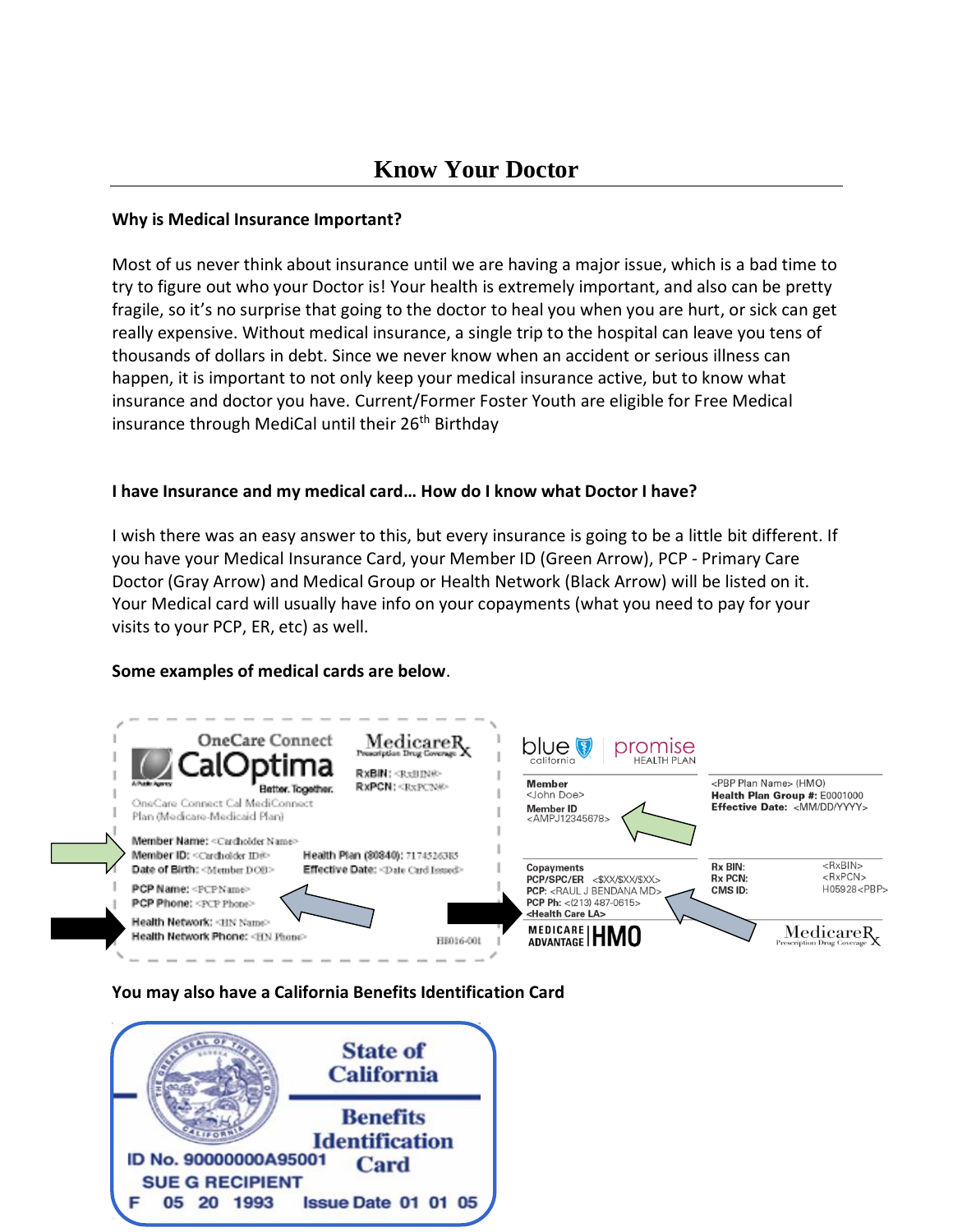

### **I think I have insurance, but I lost my card and don't know who my doctor is…**

Every Insurance company has a patient hotline and website where you can look up your information. If you know the name of your insurance company you can just google it to find the info. For this example we will use MediCal/Cal Optima since current/former foster care receive this for free until their 26<sup>th</sup> birthday

Call CalOptima if you lose your Cal Optima card at: **1-888-587-8088**. They are open Monday–Friday, from 8 a.m.–5:30 p.m

#### **I know my insurance but need to choose a new doctor.**

Each Insurance will be a little different, but below is info for CalOptima.

- Your health network can help you choose a new doctor.
- You can change your primary care provider (PCP) every 30 days **within the same** health network.
- You may change your health network every 30 days by completing and returning a Selection Form or calling our Customer Service department to request the change at **1- 888-587-8088** or **1-714-246-8500**.
- If you don't choose a primary care doctor, CalOptima will choose a doctor for you.
	- $\triangleright$  Automatic doctor assignments are made to a doctor within 10 miles of your home address and who speaks your language

#### **OK, OK, I know my doctor, and I need to make an appointment. Now what?**

It's always good to take a minute to get everything together before calling to make an appointment. For this activity, use the template below to write out your info before you make a call so it's all in one place. It can help ease the anxiety of making these calls if you already know what you need to say before calling.

For the activity, you don't need to fill in all of your personal information. When filling in account numbers etc, you can make up the numbers. **SEE NEXT PAGE FOR THE ACTIVITY**

## **Important Phone Numbers**

**Medi-Cal –** 1-800-541-555 **Cal Optima** - 714-246-8500 **Denti-Cal (Dentist)** - 1-800-322-6384 **VSP (Vision) –** 1-800-438-4560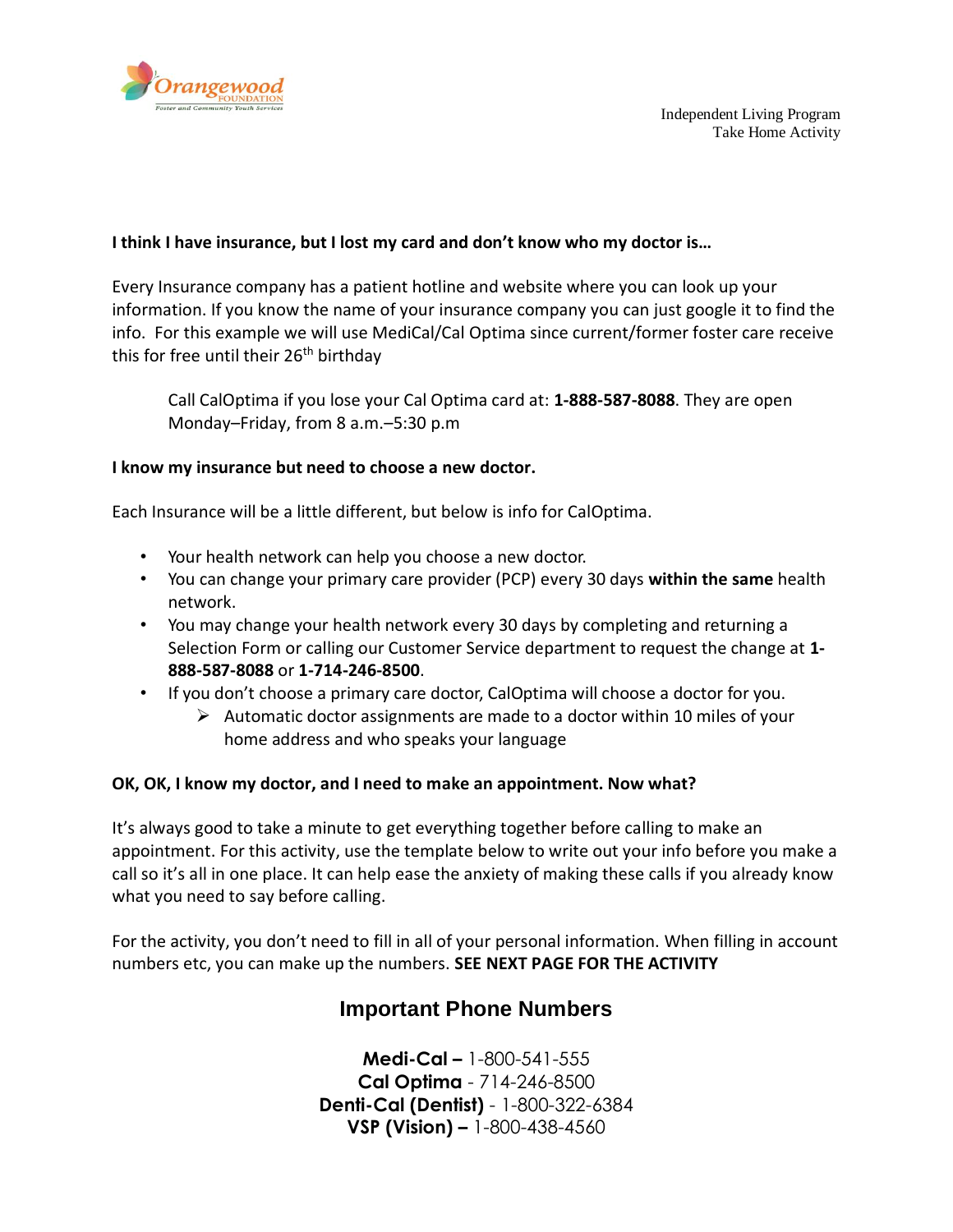# **Making an Appointment Activity**

## **Before you call to make an appointment, fill in the following information:**

What's wrong EXAMPLE: *You've noticed that over the last couple days, the medicine your doctor gave you prescribed you is starting to make you feel extra tired.*

## **Questions they might ask you:**

| Name/DOB:              |  |
|------------------------|--|
| Are you a new patient? |  |

What is the reason for your visit? What is the reason for your visit?

What days/times are you available this week? \_\_\_\_\_\_\_\_\_\_\_\_\_\_\_\_\_\_\_\_\_\_\_

*Have your schedule handy… they might not have your first (or second) choice for an appointment.* 

# **Questions YOU should ask:**

Is there anything I need to bring? \_\_\_\_\_\_\_\_\_\_\_\_\_\_\_\_\_\_\_\_\_\_\_\_\_\_\_\_\_\_\_\_\_

What should I do if I need to reschedule?

## **Notes for your visit:**

Be honest!

Ask questions!

Bring a list of things you need to talk to them about so you don't forget!

If you don't understand, ask them to explain it in a different way.